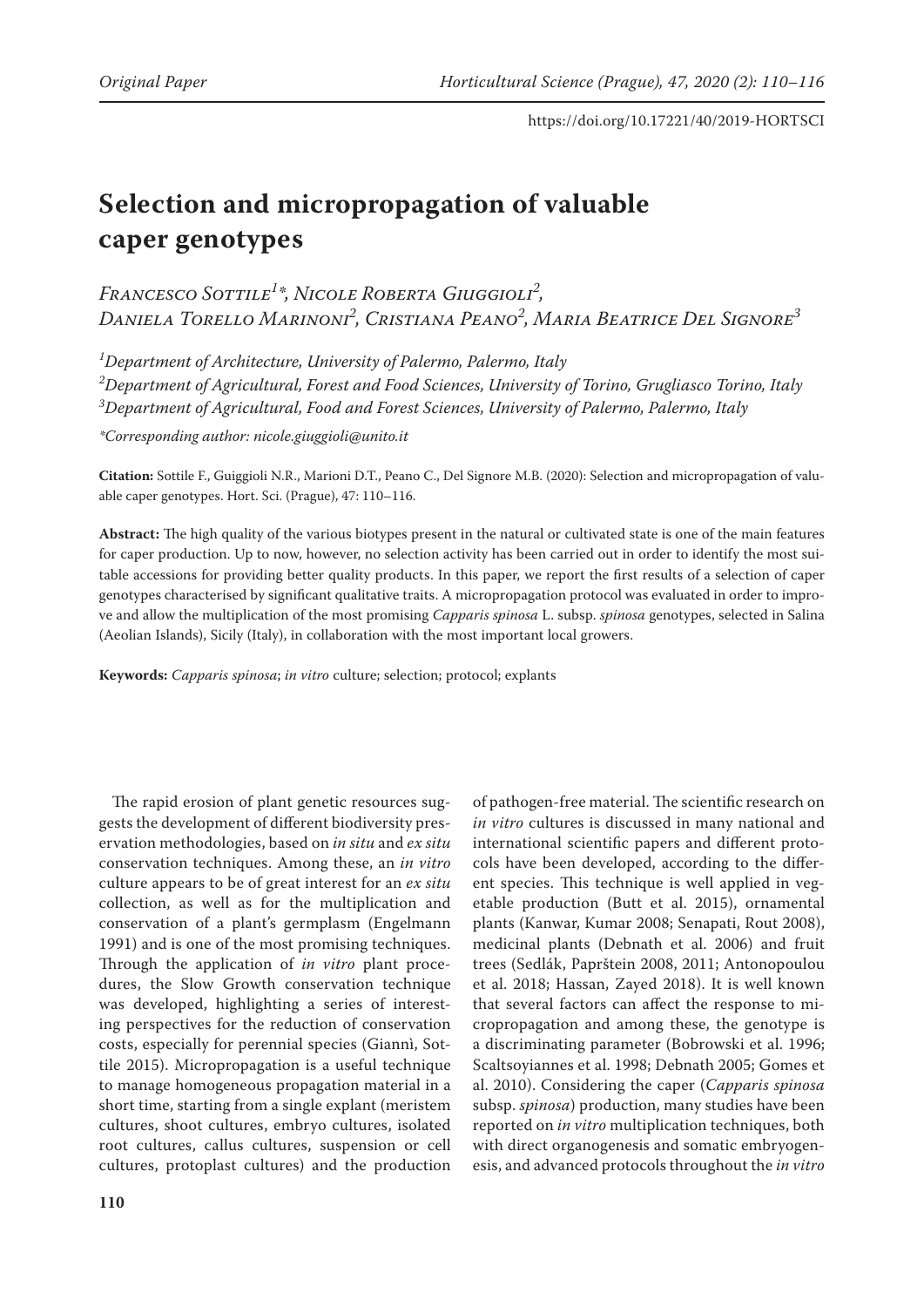production cycle have been developed (Rodriguez et al. 1990; Deora, Shekhawat 1995; Chalak et al. 2003; Caglar et al. 2005; Carra et al. 2011; 2012).

Despite the economic and ecological importance, *C. spinosa* is an endangered species that, if properly promoted, could make a stronger contribution to the development of local areas. Caper production is well known for the high quality of the various biotypes present in the spontaneous or cultivated state. Up to now, however, no selection activity has been carried out in order to identify the biotypes potentially suitable for providing high-quality products. Rivera et al. (2003) reported the references of caper cultivars known in the Mediterranean area, also referring to a series of controversial attributions to the various known species of the genus *Capparis* (L.). Inocencio et al. (2006) showed that most of the known cultivars belong to *Capparis spinosa* (L.) and that a large part of the varietal recognition work was carried out in the Mediterranean area and especially in Spain and Italy.

To enhance the economic value of the regional varieties of the Italian caper, it is of fundamental importance to recognise the high quality of the production and the *in vitro* culture could represent an important tool to contribute to the expansion of this crop.

In this work, a micropropagation protocol was developed on the commonly cultivated genotype in Sicily and its suitability was tested on the most promising genotypes resulting from a selection of genotypes of *Capparis spinosa* L. subsp. *spinosa* growing in Salina (Aeolian Islands, Sicily, Italy).

## **MATERIAL AND METHODS**

**Phenotypic evaluation and selection of the most valuable caper genotypes.** The selection of *Capparis spinosa* (L.) subsp. *spinosa* genotypes was carried out in collaboration with caper growers of Salina (Messina Province), one of the most important islands of the Aeolian archipelago where the cultivation of the caper has a long tradition and is continuously assuming a relevant economic role. Salina is located at 38°33**'**40**''**N in the Mediterranean Sea, about 60 km from Sicily. Ten caper genotypes with evident phenotypic differences that are particularly appreciated by producers were selected.

The morphological data were recorded on 100 flower buds per genotype, collected between 10–35 cm of the fruiting shoots, to avoid collecting flower buds too young or too close to flowering. The observations were carried out every 10 days. For each flower bud, the fresh mass (g), roundness index and hardness  $\frac{\text{kg}}{\text{cm}^2}$  were reported. The diameter data were used to calculate the roundness index, the hardness was measured by a digital penetrometer (ECO GY-2) with a 2 mm tip.

Optimisation of caper micropropagation method In the first stage, the micropropagation method for capers was optimised using a Sicilian genotype, ICAORL2. This genotype is a standard one commonly cultivated in Sicily.

*Plant material and explants preparation.* Young shoots were collected in the spring and the leaves were removed. The shoots were cut into nodal segments, 1 cm long, and then the surface was disinfected by immersion in 70% ethanol for 5 min and in 2% sodium hypochlorite for 20 min; after repeated washing with sterile distilled water, they were cultured on a sterile media.

*Media and culture conditions.* The explants were established on an MS (Murashige and Skoog 1962) solidified (8 g/l Plantagar S1000, B&V, Italy) medium supplemented with 30 g/l sucrose as a carbon source. The pH of the media was adjusted to  $5.7 \pm 0.1$  before autoclaving. The plant growth regulators (PGRs) 6-benzylaminopurine (BAP) (Sigma B-4308), 3indole-butyric acid (IBA) (Sigma I-5.386), 3-indoleacetic acid (IAA) (Sigma I-2886), 1-naphtaleneacetic acid (NAA) (Sigma-N 0640), disinfected through a 0.22 μm filter when necessary, were added to the medium after autoclaving.

*Multiplication phase.* Different PGR concentrations and combinations of IBA (0.12, 0.25, and 0.50  $\mu$ M) and BAP (2, 4, and 6  $\mu$ M) were tested. The explants were sub-cultured into a fresh medium (the same composition) every 30 days and the cultures were maintained in a climate chamber at  $25 \pm 1$  °C, under a 16 h day length and a photosynthetic photon flux density (PPFD) of 50  $\mu$ mol/m<sup>2</sup>/s. At the end of the multiplication phase, the explants with a shoot proliferation (%), the number of the newly grown auxiliary shoots that arose from each explant, as well as the shoot length (cm) were recorded.

*Root induction phase.* The actively growing shoots were excised 40 days after the *in vitro* culture initiation and used as the explants for the *in vitro* rooting phase. The shoots, 1 cm in length, were transferred on the full-strength MS medium supplemented with IBA, NAA and IAA at different concentrations (1, 5, and 10  $\mu$ M) and maintained under the light growing conditions as described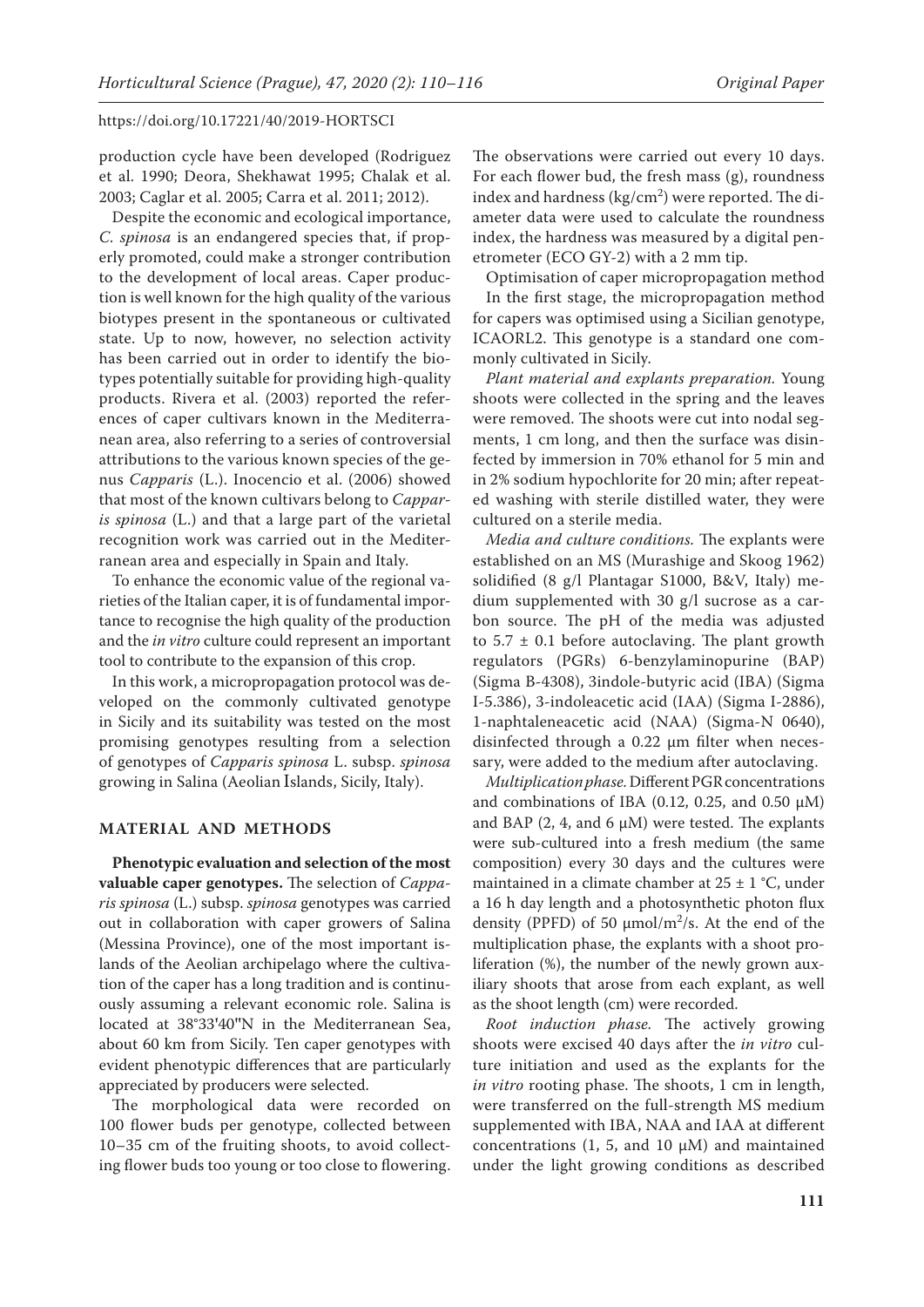above. The rooting percentage, number of roots and root length were recorded after four weeks.

*Acclimatisation phase.* The rooted shoots were transferred after four weeks to Jiffy® peat pellets and maintained in Magenta GA-7 in a culture chamber at  $27 \pm 1$  °C and at high relative humidity. After 3–4 weeks, the developed plants were exposed to a gradual reduction of humidity and after 40 days, transferred to a cold greenhouse.

**Micropropagation of selected caper genotypes.** In the second stage of the study on the caper micropropagation, three different genotypes (Sel. 1, Sel. 4 and Sel. 9) were tested for their suitability to the *in vitro* propagation protocol, developed on the ICAROL2 genotype. Two different initial explant types were tested:

 (1) Dormant shoots, 30–40 cm in length, of the selected adult plants, were collected during the winter, rinsed with running water and Tween®20, disinfected by immersion for 10 min in 1%  $HgCl<sub>2</sub>$ , placed in sterile containers containing agri-perlite and completely covered with polyethylene bags to maintain the highest humidity environment (close to 100%). The shoots were kept in a culture chamber at  $25 \pm 1$  °C with a photoperiod of 24 h and a PPFD of 60  $\mu$ mol/m<sup>2</sup>/s. After one week, a diffuse bud-break appeared and after three weeks, the young shoots, 1.5–2.0 cm length, were further collected, disinfected as in the first stage on the micropropagation study, and used to establish the *in vitro* culture for the multiplication phase.

(2) Young shoots, 30–40 cm in length, of the selected adult plants, were collected during the spring; the leaves were removed, taking care to preserve the axillary bud. After several washings in running water and Tween®20, the shoots were disinfected for 5 min in 2%  $HgCl<sub>2</sub>$  and then cut into nodal segments to establish the *in vitro* culture.

All the explants were cultured on the MS basal medium supplemented with 20 g/l sucrose, containing 11.8 µM BAP and 12.1 µM IBA in test tubes containing 5 ml of the medium. The cultures were inoculated with a single explant and incubated for four weeks in a growth chamber at the same conditions as described for the first micropropagation experiment. The developing shoots were then cultured following the procedure described above, on the MS media supplemented with the PGR combination, considered optimal for shoot multiplication or shoot rooting, based on earlier experiments. The shoots were multiplied on the medium containing BAP at 4.0  $\mu$ M and IBA at 0.5  $\mu$ M.

**Statistical analysis.** All the statistical analyses were performed using the SPSS Statistics 22 software package (2013, IBM, Italy) for Mac. The obtained data were treated using an analysis of variance (ANOVA) and the means separated using Tukey's test  $(P \le 0.05)$ .

## **RESULTS AND DISCUSSION**

# **Phenotypic evaluation and selection of the most valuable caper genotypes**

*Morphological traits of selected genotypes.* Capers, in commerce, are immature flower buds which are usually pickled in vinegar or preserved in granular salt. Semi-mature fruits and young shoots with small leaves may also be pickled for use as a condiment (Alkire 2001). Selection is one of the best plant breeding methods to enhance germplasm and develop improved cultivars (Rivera et al. 2003). In this study, the morphological data are presented for ten selected caper genotypes. Limited studies are reported on the physical properties of *Capparis* buds. It is well known that the morphological parameters are fundamental to optimise the post-harvest storage conditions and fruit processing. In Figure 1, the fresh flower mass (g) of the selected genotypes are reported. It is possible to observe three main ranges of fresh mass (0.30–0.35, 0.35–0.40 and 0.40–0.45), in order to classify the selected genotypes; in particular Sel. 1, Sel. 4 and Sel. 9 are those evidencing the higher fresh mass. Those genotypes with a roundness index of 1.3, 1.2 and 1.2 (Figure 2), respectively, showed a flower bud hardness higher than  $1.8 \text{ kg/cm}^2$  (Figure 3).

#### **Optimisation of caper micropropagation method**

Caper propagation is commonly performed by seeds and rooted cuttings. In both cases, the propagation rate is quite low, mostly due to the high recalcitrance of the seed germination (very hard seed coat) and the poor rooting efficiency (< 50%) (Rivera et al. 2002). In recent years, *in vitro* culture and micropropagation appeared to play an important role for easily producing uniform and stable plant material. It is well known that several factors can affect the *in vitro* propagation of plants, including the genotype and the plant growth regulators (PGRs) in the culture media (Gomes et al. 2010).

In this study, a micropropagation method was developed on the commonly cultivated Sicilian genotype, ICAROL2. The influence of different concen-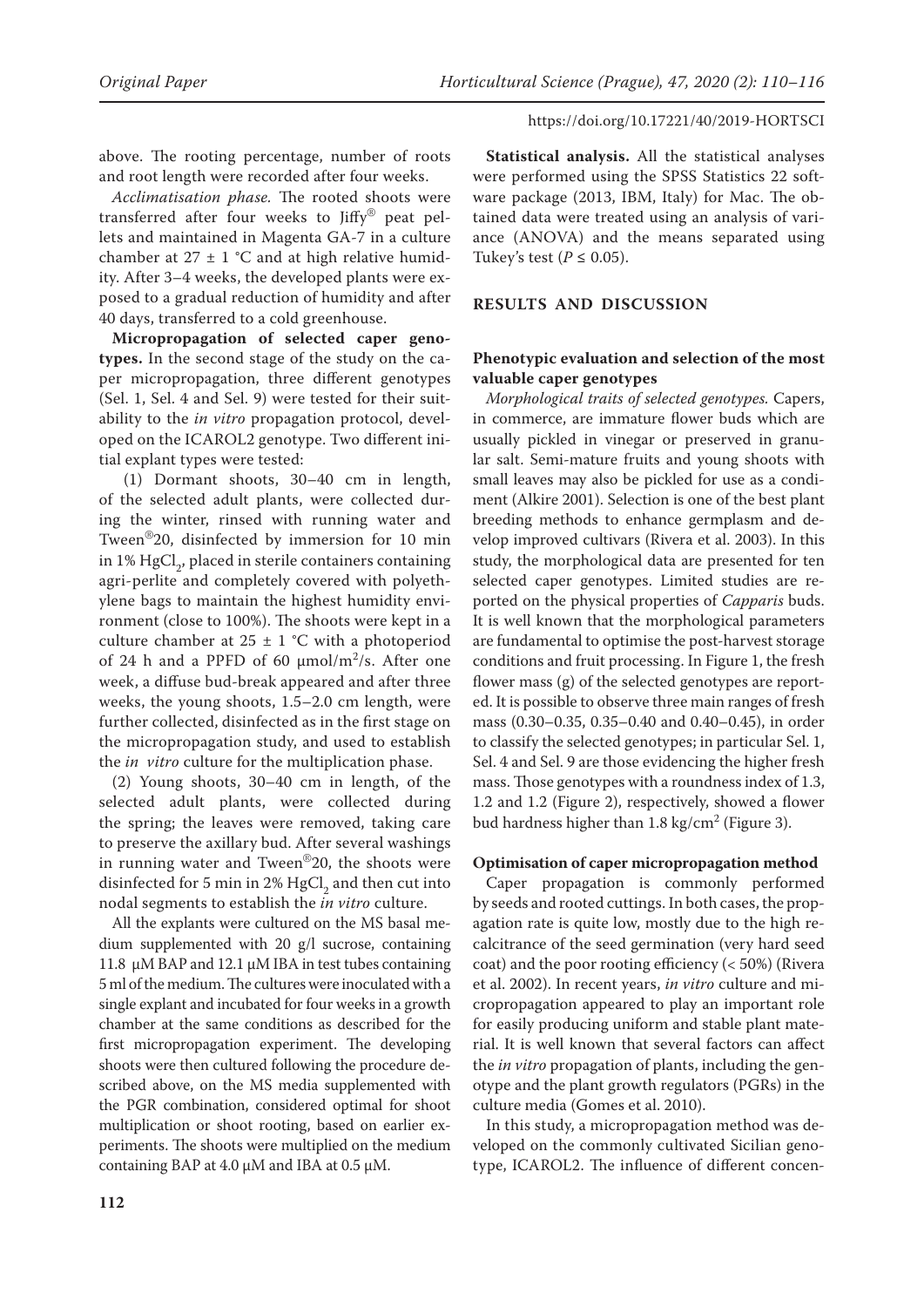



Figure 1. The fresh mass (g) of the flower buds of ten *Capparis spinosa* selected genotypes

The error bars indicate the standard deviation within the replicates

trations and combinations of auxins and cytokinins was observed after 30 days from the establishment of the *in vitro* culture and the success of the development of the nodal explants of the ICAROL2 genotype in terms of the shoot proliferation (%), number of auxiliary shoots/explant and shoot length are reported in Table 1. The *in vitro* plant regeneration was successfully obtained with all the growth regulator combinations tested, but the response of the explant showed significant differences according to the specific combination applied. BAP was demonstrated to be an efficient proliferating agent in all the tested concentrations (Rodriguez et al. 1990). Similarly, Abbas and Qaiser (2010) have shown that different BAP concentrations in a culture medium had a significant effect on the shoot regeneration frequency (65%) and on the number of explant buds in *Cadaba heterotricha* (Capparaceae).

In our study, the shoot proliferation varied into a range with a min. of 55.4% (BAP  $2 \mu M + IBA 0.5 \mu M$ ) to a max. of  $98.1\%$  (BAP 4  $\mu$ M + IBA 0.5  $\mu$ M). The highest proliferation capacity (91%) observed with the maximum concentration of BAP (6  $\mu$ M) was in association with the lowest concentration of IBA (0.12  $\mu$ M). This combination also positively influenced the response in terms of the number of shoot/explants (8.7) and the shoot length (2.7). When increasing the IBA concentrations in the



Figure 2. The roundness index of the flower buds of ten *Capparis spinosa* selected genotypes The error bars indicate the standard deviation within the replicates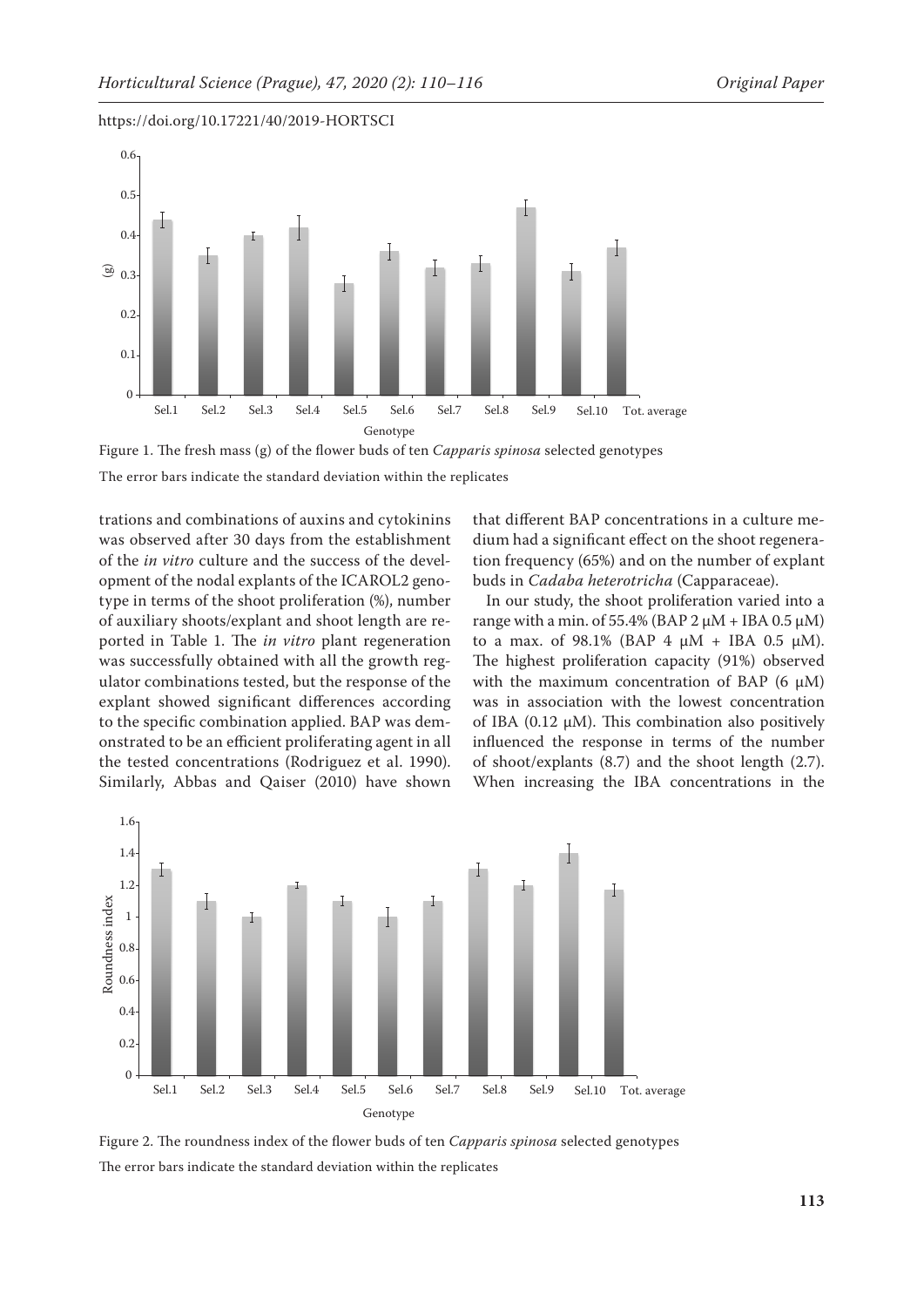| IBA concentration<br>$(\mu M)$ | <b>BAP</b> concentration<br>$(\mu M)$ | Explants with shoot<br>proliferation $(\%)$ | Auxiliary shoots/<br>explant $(No.)$ | Shoot length<br>(cm)        |
|--------------------------------|---------------------------------------|---------------------------------------------|--------------------------------------|-----------------------------|
|                                | $\mathfrak{2}$                        | $83.3 \pm 1.0^b$                            | $8.3 \pm 2.2^a$                      | $2.3 \pm 0.4^a$             |
| 0.12                           | 4                                     | $65.1 \pm 4.0^{\circ}$                      | $6.1 \pm 2.1^b$                      | $1.2 \pm 0.3^b$             |
|                                | 6                                     | $91.0 \pm 3.0^a$                            | $8.7 \pm 1.6^a$                      | $2.7 \pm 0.9^{\rm a}$       |
|                                | $\mathfrak{2}$                        | $80.2 \pm 4.1^a$                            | $5.5 \pm 0.7^{\rm b}$                | $2.1 \pm 0.1^{\text{ns}}$   |
| 0.25                           | 4                                     | $59.4 \pm 5.1^{\circ}$                      | $6.5 \pm 2.1^{\rm b}$                | $2.1 \pm 0.5$ <sup>ns</sup> |
|                                | 6                                     | $70.2 \pm 4.1^{\rm b}$                      | $8.1 \pm 1.9^a$                      | $1.9 \pm 0.2$ <sup>ns</sup> |
|                                | $\mathfrak{2}$                        | $55.4 \pm 5.2^b$                            | $5.2 \pm 1.6^{\rm b}$                | $2.1 \pm 0.1^{\text{ns}}$   |
| 0.50                           | 4                                     | $98.1 \pm 0.1^a$                            | $8.8 \pm 1.9^{\rm a}$                | $2.1 \pm 0.5$ <sup>ns</sup> |
|                                | 6                                     | $60.2 \pm 4.1^{\rm b}$                      | $7.9 \pm 2.2^{\rm a}$                | $2.0 \pm 0.3^{\text{ns}}$   |

Table 1. The effects of the different PGR treatments on the in vitro nodal explants of the *Capparis spinosa* ICAROL2 genotype

The means ± standard deviation in the columns for each IBA concentration, separately followed by different letters is significantly different at *P* ≤ 0.05 according to Tukey's test; IBA – 3indole-butyric acid; BAP – 6-benzylaminopurine

media (0.50  $\mu$ M), the most effective results were achieved in association with a medium concentration of BAP  $(4 \mu M)$  (98.1 % shooting proliferation and 8.8 shoots/explant).

These explants were cultured in a rooting medium to induce the roots (Table 2). Concerning the rooting percentage of the three auxins tested, IBA was found to be the most effective treatment with all the tested concentrations. The best rooting rate (93.4%) was achieved with IBA 5  $\mu$ M. The maximum root length (2.9 cm) corresponding to this condition had 2.6 roots per plant. The *Capparis spinosa* shoots failed to induce roots or root initials with concentrations above  $1 \mu M$  of NAA and  $10 \mu M$  of IAA; in fact,

under these growing conditions a callus formation was observed.

#### **Micropropagation of the selected caper genotypes**

The micropropagation protocol developed on the genotype ICAROL2 was validated on the most promising genotypes resulting from the phenotypic selection. In particular, Sel. 1, Sel. 4 and Sel. 9 were the genotypes with the highest qualitative performances in terms of the morphological traits.

No statistical differences in the efficiency of the shoot development from the two types of initial explants (dormant and young shoots) were observed, however, the average results obtained from the dor-



Figure 3. The flower bud hardness of ten *Capparis spinosa* selected genotypes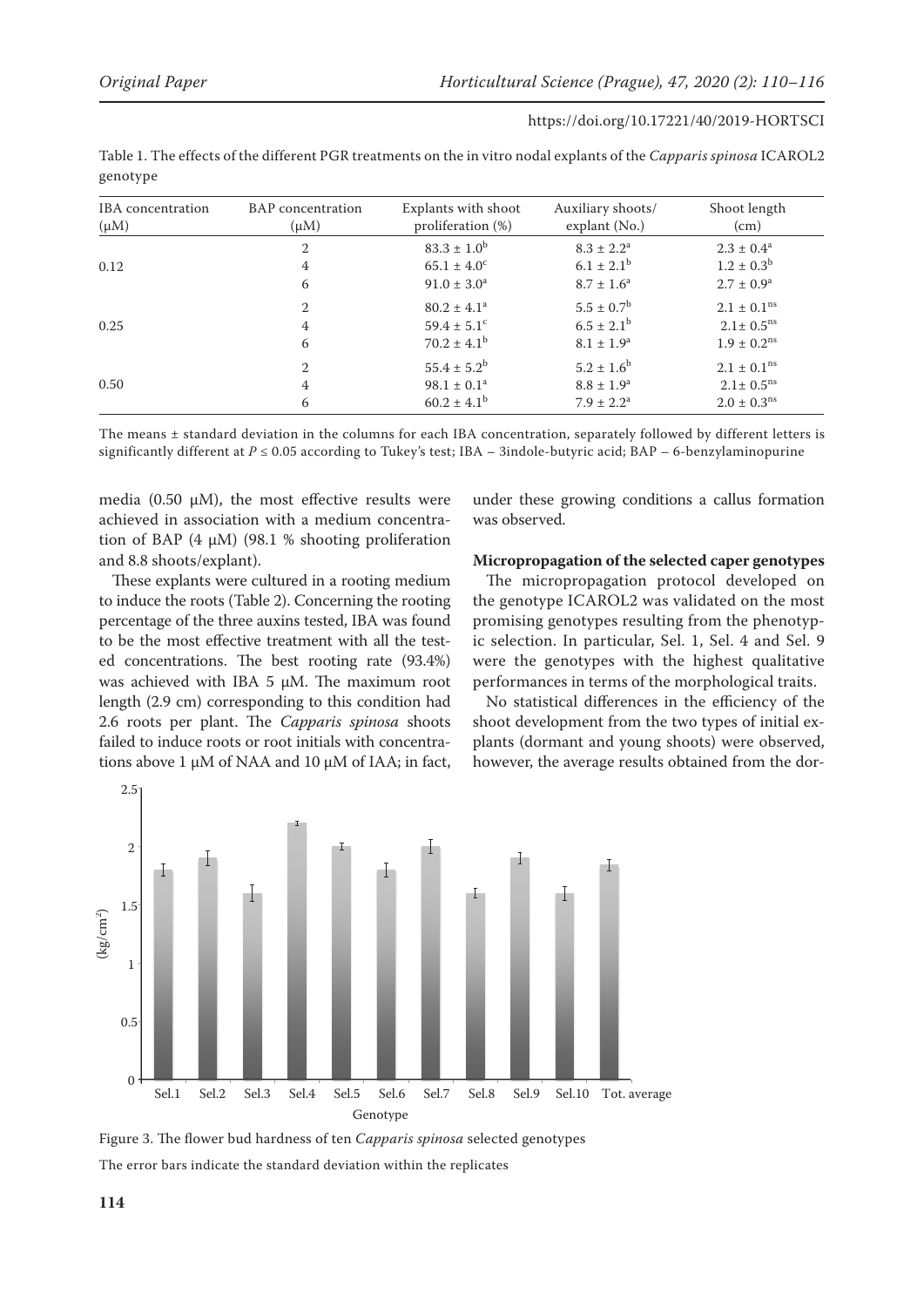



Figure 4. The shoots/explant *in vitro* propagation of three selected *Capparis spinosa* genotypes

Figure 5. The shoot length *in vitro* propagation of three selected *Capparis spinosa* genotypes

The error bars indicate the standard deviation within the replicates; the means followed by the different letters are significantly different according to Tukey's test at  $P \leq 0.05$ 

mant shoots are reported in Figure 4 and Figure 5. The use of dormant shoots is of particular interest as a valid alternative during dormancy, inducing shoots able to be directly established to the proliferation phase, and to overcome the plant regeneration from flower explants, as described in Carra et al. (2012); thus, considerably reducing the time and costs of the micropropagation process.

All three genotypes showed good suitability to the *in vitro* propagation protocol. Furthermore, when the selected genotypes were tested, the analysis of the data evidenced a genotype-effect on the multiplication rate both in terms of the shoot length and the number of shoots, with some genotypes, i.e., Sel. 4, showed the highest multiplication rate generating up to almost five shoots per explant, while Sel. 1 generated less than four. Sel. 1 produced the longest shoots, 1.5 cm in length while

for the other two genotypes the average length was less than 1 cm (Figure 5).

The results showed the interesting performance of the *in vitro* introduction protocols of the species, with a moderate genotype influence.

Although the described micropropagation method was interesting and functional for the three selected genotypes, continuous adjustments in order to maintain high efficiency need to be considered to overcome the recalcitrant phenomena.

## **CONCLUSION**

In recent years, *in vitro* culture and micropropagation have played an important role in producing uniform and stable plant material and will undoubtedly contribute to the further growth of the sector. The suitability of a micropropagation protocol

Table 2. The effects of the different treatments on the *in vitro* shoot rooting of the *Capparis spinosa* ICAROL2 genotype

| Growth regulator $(\mu M)$ | Rooting $(\%)$            | Root number              | Root length (cm)           |
|----------------------------|---------------------------|--------------------------|----------------------------|
| IBA <sub>1</sub>           | $37.8 \pm 0.3^d$          | $3.3 \pm 0.7^{\rm a}$    | $1.2 \pm 0.1$ <sup>c</sup> |
| IBA 5                      | $93.4 \pm 0.2^{\text{a}}$ | $2.6 \pm 0.3^{\text{a}}$ | $2.9 \pm 0.3^{\text{a}}$   |
| IBA 10                     | $68.4 \pm 0.2^b$          | $2.6 \pm 0.3^{\text{a}}$ | $2.4 \pm 0.2^{a,b}$        |
| NAA <sub>1</sub>           | $68.2 \pm 0.4^b$          | $2.0 \pm 0.3^{\rm b}$    | $1.2 \pm 0.1$ <sup>c</sup> |
| NAA 5                      |                           |                          |                            |
| <b>NAA 10</b>              |                           |                          | —                          |
| IAA <sub>1</sub>           | $55.2 \pm 0.3^{\circ}$    | $2.5 \pm 0.5^{a.b}$      | $2.0 \pm 0.2^b$            |
| IAA 5                      | $25.2 \pm 0.3$            | $3.3 \pm 0.3^a$          | $1.4 \pm 0.2$ <sup>c</sup> |
| IAA 10                     |                           |                          | -                          |

The means  $\pm$  standard deviation in the columns followed by different letters are significantly different at  $P \le 0.05$  according to Tukey's test